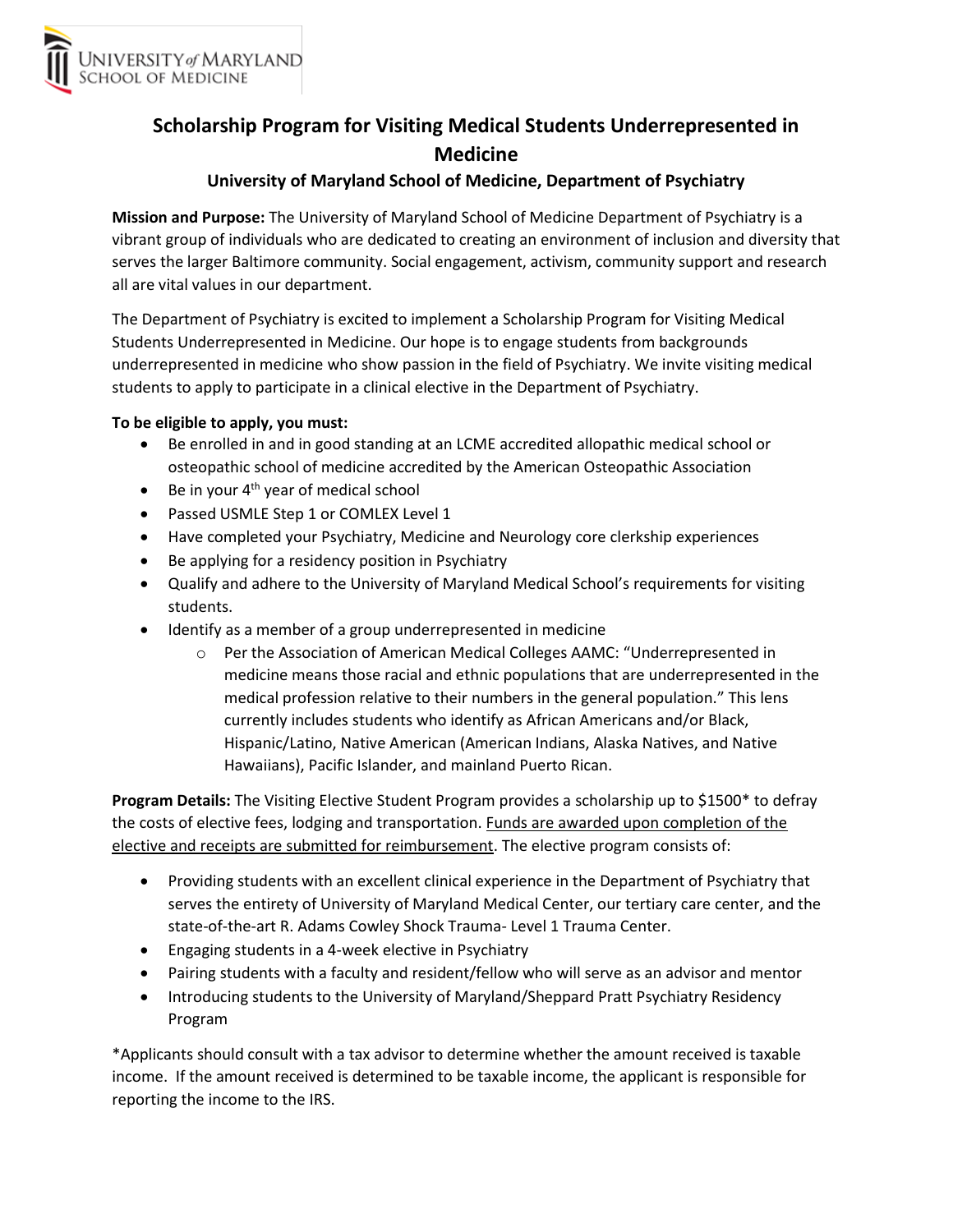

#### **Application Requirements:**

- Apply to a Psychiatry Elective/Sub-Internship offered by the University of Maryland School of Medicine through the Visiting Student Learning Opportunities (VSLO) website
- A completed Visiting Elective Student Scholarship Application Form
- A personal statement highlighting the applicant's interest in psychiatry, why you want to rotate at the University of Maryland School of Medicine, and your personal goals for the clinical elective (should not exceed 1 page typed)
- An Updated Curriculum Vita
- An official transcript showing completion of Psychiatry, Medicine and Neurology core clerkships
- Upload all materials through Visiting Student Learning Opportunities (VSLO)

**Available Blocks:** Any block that has a psychiatry elective available and that the University of Maryland School of Medicine is allowing visiting students. You must do the elective on University of Maryland School of Medicine's calendar of rotations.

- There will be 2 visiting elective student scholarships available in the 2022-2023 academic year, with hopes to expand in the future
- To be eligible for the scholarship, the elective must be completed by November 18, 2022.
- UMMS electives eligible for the scholarship are:
	- o Sub-Internships in Adult or Geriatric Psychiatry
	- o Addiction Psychiatry
	- o Consult Liaison Psychiatry
	- o Child Psychiatry
	- o Assertive Community Treatment Team

### **Application Timeline and Selection Process:**

- Applications must be submitted by May 15, 2022
- Applications will be reviewed by the Scholarship Review Committee after the University of Maryland School of Medicine has accepted the applicant for the rotation and the applicant has accepted the rotation.
- Selection will be based upon:
	- o Completion of all application and eligibility requirements as defined above
	- $\circ$  Dedication to service, leadership and scholarship in Psychiatry as demonstrated by the student's curriculum vita and personal statement
- You will be alerted of award of the scholarship within 1 month of your final acceptance of the rotation.

**Questions:** Please contact: Brendella Hawkins at bhawkins@som.umaryland.edu